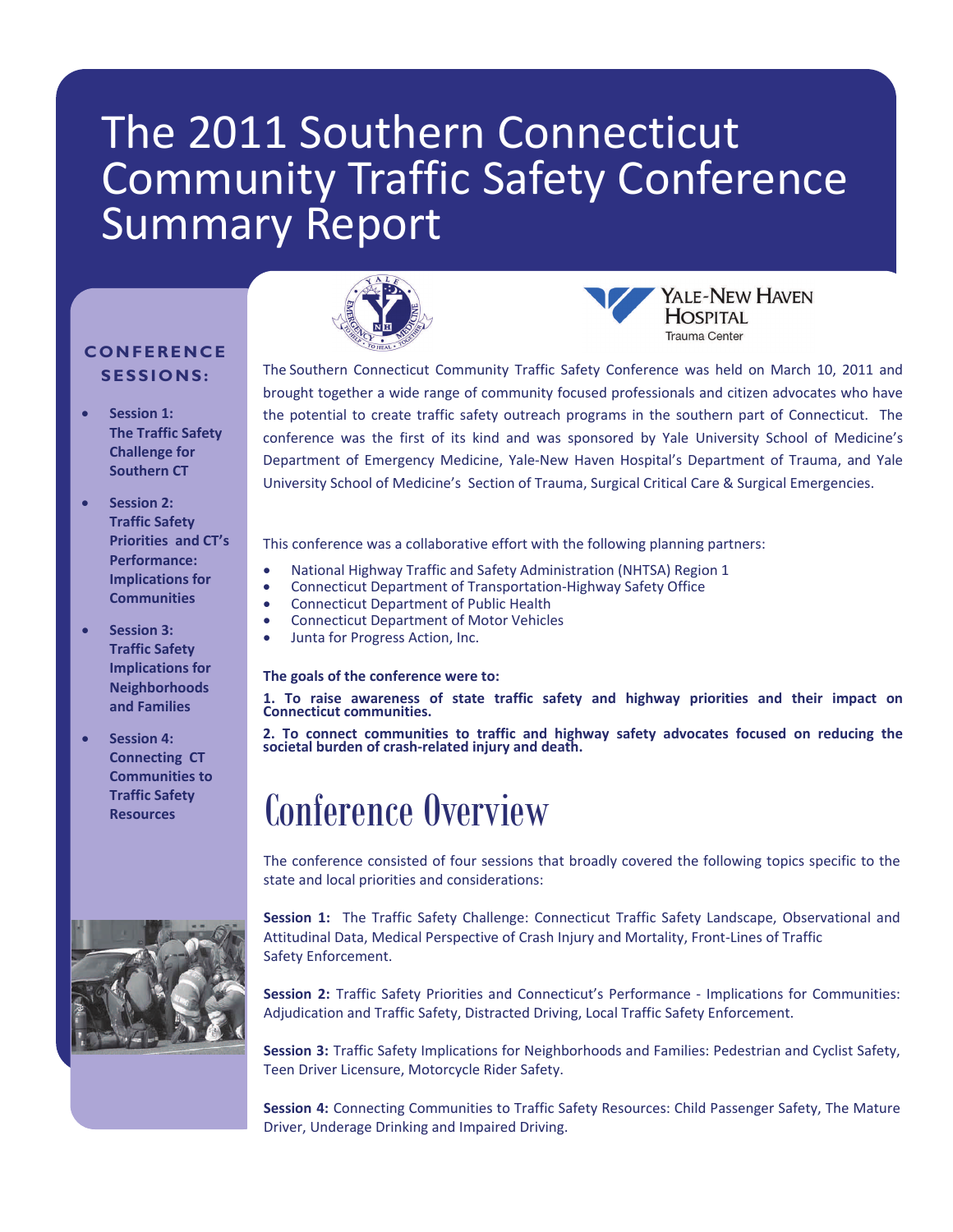

## **Panel I: The Traffic Safety Challenge for Southern Connecticut**

#### **1. Traffic Safety Landscape**

Dr. Federico Vaca, MD, MPH- Professor, Yale University School of Medicine's Department of Emergency Medicine

**2. Observational and Attitudinal Data‐ Occupant Protection/Impaired Driving** Tara Casanova‐ Powell, Preusser Research Group

#### **3. Medical Perspective of Crash Injury and Mortality**

Dr. Kevin Schuster, MD, FACS‐ Assistant Professor, Yale University School of Medicine's Section of Trauma, Surgical Critical Care, and Surgical Emergencies & Medical Director of Adult Trauma Program, Yale‐New Haven Hospital

#### **4. Front‐Lines of Traffic Safety Enforcement**

Lt. J. Paul Vance, Connecticut State Trooper, Commanding Officer Public Information /Media Relations, Connecticut State Police

This panel session provided an overview of the traffic and highway safety landscape including national and state crash data; observation and attitudinal data as it relates to the southern part of the State; and anecdotal reports from the "front line" state law enforcement community. The expert panel‐audience discussions centered on enforcement methods that lead to increased driving infractions. This discussion also focused on younger and inexperienced drivers and CT's graduated driving licensing (GDL) law. Some panel members felt that while parental involvement is lacking, it is critical in helping to set an example for teen drivers. CT takes the GDL seriously and now requires parents to attend a mandatory two hour class to be given by Commercial Driving Schools. The goal of this class is to assist parents/guardians to coach and mentor their teenagers into safe and skilled drivers. Identifying cars where the driver is inexperienced with a window sticker or card was also discussed. Feedback from parents has been mixed. Many support this idea while others are concerned teens will be targeted by law enforcement or even possibly predators. Compliance in one state where this is mandatory is about 40% and parents cited possible unfair adjudication of fault in the event of a crash as a reason for not displaying the sticker.

Pedestrian safety was also briefly addressed with respect to pedestrian mortality. High speed, four lane, traffic signal controlled highways are the most dangerous and the most amenable to traffic calming engineering solutions. In Connecticut, US Route 1 and US Route 5 in the New Haven to Hartford corridor are not surprisingly areas of high crash-mortality.

### **Panel II: Traffic Safety Priorities & Connecticut's Performance**

#### **1. Special Guest Comments**

**Robbin L. Cabelus,** Transportation Planning Director, Bureau of Policy and Planning, Governor's Highway Safety Representative, Connecticut

**2. Adjudication and Traffic Safety: Implications for Communities** Susan Naide, JD, Adjunct Instructor of Criminal Justice, University of New Haven

**3. Distracted Driving: Implications for Communities** Edmund Hedge, Law Enforcement Liaison, Connecticut Department of Transportation

**4. Local Traffic Safety Enforcement: Implications for Communities** Frank Limon, Chief of Police, City of New Haven, Connecticut



*"We speak with parents to make them a part of the solution. They need to set the example, explain that consequences are real and final" Lt. J. Paul Vance, CT State Police*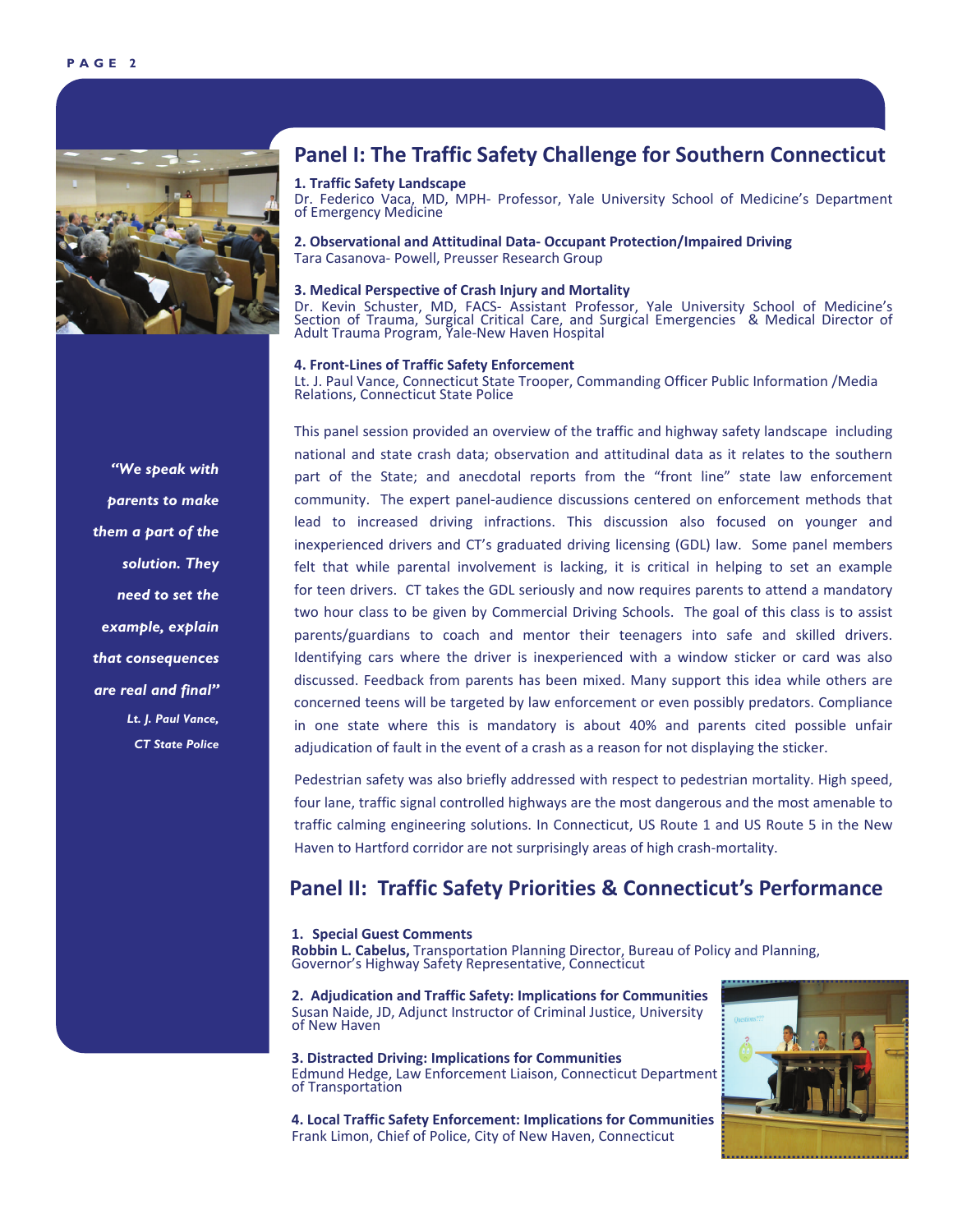#### **PAGE 3**



This session provided an overview of Connecticut's traffic safety priorities and its overall traffic safety performance.The expert panel‐audience discussion focused on enforcement of current law with respect to practical definitions of distracted driving and how current enforcement strategies are being undertaken. Specific issues discussed included: What constitutes a "moving vehicle" as it applies to enforcement of CT's distracted driving laws. Discussion centered on the challenges that law enforcement officials face as technology improves and auto manufacturers equip their cars with in-dash devices that allow for smart phone type activities that encourage distracted driving. Traffic cameras to enforce red‐light

violations were discussed as being beneficial with respect to motor vehicle crashes and will likely decrease infractions. Legislation to allow these devices in Connecticut has previously failed but there is a relevant bill currently under consideration in the state capitol. There is currently less financial support available from state and federal sources for traffic enforcement. Municipalities therefore need to be flexible in their enforcement. New Haven Police Department conducts weekly analysis of traffic data to identify any areas of increased activity to better deploy personnel and respond to changing conditions such as construction zones. Also discussed was the recidivism of rates of DUI offenders and the need for carefully monitored research and data driven analysis of potentially complex cases and causes to effectively address the prevention of this behavior. This may potentially reveal combinations of neurological development factors, ethnic, cultural, gender‐based, societal, and economic disparities. It is also essential to create an effective law enforcement process based on an understanding that this is a complex problem. In order to effectively deal with the recidivistic nature of offender behavior, it is essential to develop a strategic planning initiative to address the issue in an innovative, more constructive, data driven approach.

## **Panel III Focus: Traffic Safety Implications for Neighborhoods and Families**

#### **1. Pedestrian and Cyclist Safety**

Colleen Kissane, Transportation Assistant Planning Director, Office of Policy and Strategic Planning, Connecticut<br>Department of Transportation Katherine Rattan, Non‐Motorized Transportation Coordinator, Connecticut Department of Transportation

#### **2. Teen Driver Licensure**

Victor M. Diaz, MBA, Deputy Commissioner, Connecticut Department of Motor Vehicles

#### **3. Motorcycle Rider Safety**

Adam Landman, MD, MS, MIS, Harvard Medicine School, Department of Emergency Medicine Michael Phipps, MD, MHS, Yale University, Robert Wood Johnson Clinical Scholars Program

This expert panel provided an overview of the traffic safety issues of importance to neighborhoods and families: safe routes to school, pedestrian and bicycle safety, motorcycle rider education, and teen driver licensing. The focus of the expert panelaudience discussion surrounded bicycle and pedestrian safety. Topics included the following issues surrounding infrastructure for biking:

The importance of ongoing training for cyclists and pedestrians. The Department of Transportation will spend two million dollars to address bicycle and pedestrian safety. It will also provide another two million dollars for regional authorities to disburse for

the purpose of improving bicycle and pedestrian safety. There are many gaps in bike trail systems throughout the state. Funding will go to close these gaps which require about 1 million dollars per mile. Focus for repairing trail gaps will include those gaps that allow people to reach train stations and other areas of interest to commuters. The Department of Transportation is required to spend a minimum of 2% of its budget on bicycle and pedestrian safety. Last year 5% was spent on bicycle and pedestrian safety. Mobility of individuals with disabilities were also addressed. Whenever a new traffic project is designed, a completion checklist includes considerations for disabled individuals.